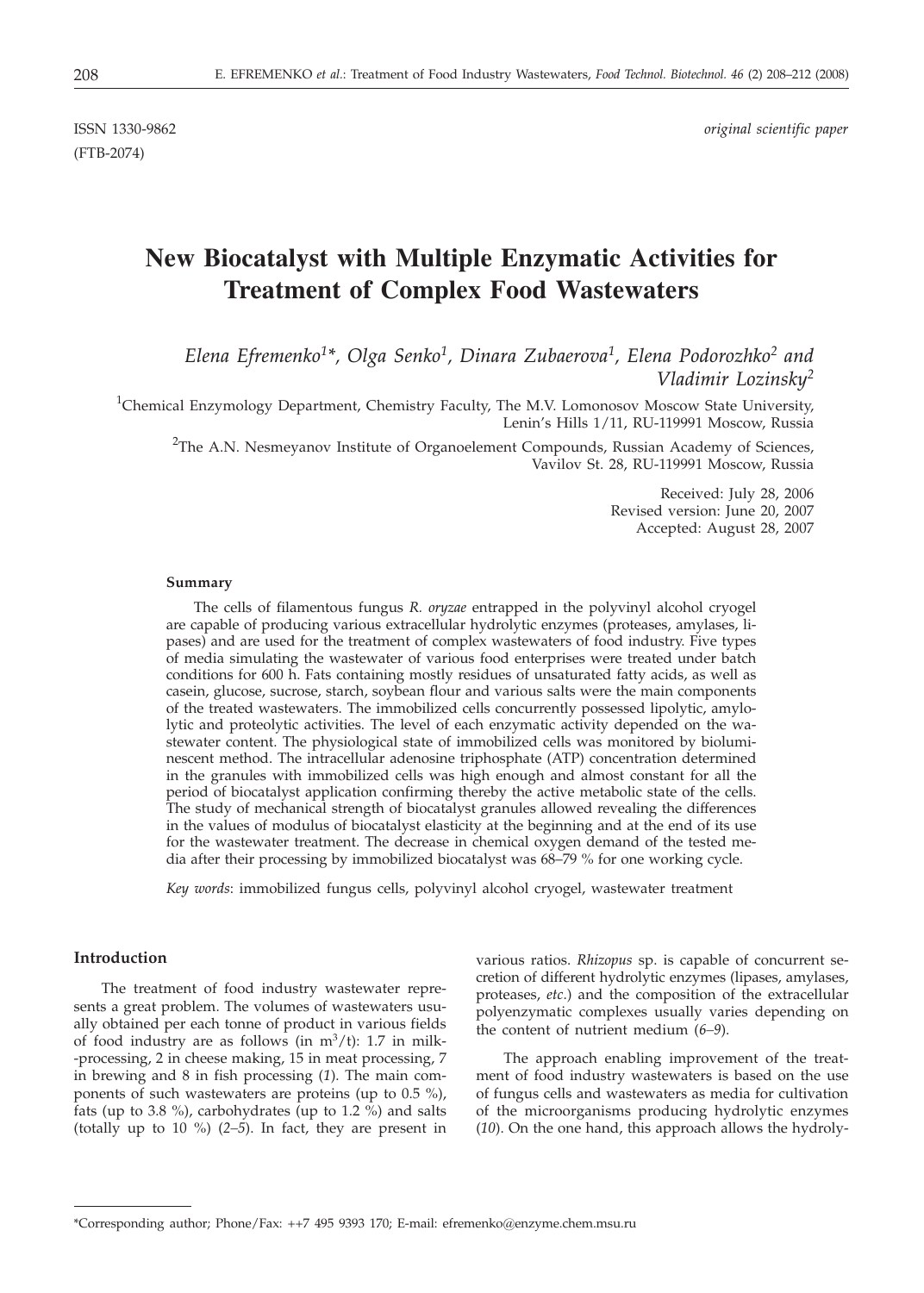sis of the components of complex media, and on the other hand, it supplies the microorganism with products of hydrolysis as nutrition sources, necessary to maintain its viability.

It is known that immobilization of filamentous fungi notably decreases the negative influence of metabolites and some wastewater components on the mycelium (*11,12*). As a result of that, a prolonged effective exploitation of immobilized biocatalyst can be realized. The reuse of immobilized cells in the same process allows to overcome a problem of utilization of accumulated biomass, which arises with the use of free cells. According to the literature data, polyvinyl alcohol (PVA) is the best carrier for the immobilization of cells used for the treatment of various wastewaters (*13–15*).

Earlier we showed the successful treatment of wastewaters of fat-and-oil industry by a biocatalyst prepared using *Rhizopus oryzae* cells immobilized in PVA cryogel (*16*). The biocatalyst hydrolyzed 92–98 % fats and provided up to 70 % decrease in chemical oxygen demand (COD) of wastewaters for one working cycle. The purpose of the work is to investigate the bioremediation of five various models of complex food industry wastewaters. It was necessary to estimate the state of the biocatalyst, the duration of its possible use and an efficiency of its exploitation for such wastewater treatment.

# **Materials and Methods**

# *Cultivation and immobilization of fungus cells*

Fungus spores of *Rhizopus oryzae* F-814 were accumulated on potato dextrose medium containing (in g/L): glucose 20, MgSO<sub>4</sub> 0.2, CaCO<sub>3</sub> 0.2, potato 200, and agar 20. Granules of immobilized biocatalyst were obtained by entrapment of fungus cells in the PVA cryogel according to the previously patented procedure (*16*). PVA (99–100  $\%$  hydrolyzed,  $M_r$ =86 000) was purchased from Acros Organics (Belgium).

The batch cultivation of immobilized cells was carried out in Erlenmeyer flasks with 60 mL of each type of model wastewater on a shaker Lab-Therm (Adolf Kühner, Switzerland) under aerobic conditions with constant agitation at 180 rpm and 28 °C. The media were refreshed after each working cycle (on average 30 h).

The wastewater treatment with the immobilized biocatalyst was carried out under batch conditions in the bioreactor Biostat (1 L; B. Braun Melsungen AG, Germany) at pH=6.0 and 28 °C. The content of model wastewaters is presented in Table 1. All media were prepared

using 100 mM potassium-phosphate buffer with 1.7 g/L of NH<sub>4</sub>Cl and 0.25  $g/L$  of FeCl<sub>3</sub>·6H<sub>2</sub>O. Starch and glucose were employed as carbohydrate sources, and the sum of their concentrations was represented as the concentration of carbohydrates. Each medium was replaced by a fresh one each working cycle.

#### *Analytical methods*

The concentration of biomass and the levels of extracellular hydrolytic (lipolytic, amylolytic and proteolytic) activities were controlled throughout the process of biocatalyst exploitation. The specific activity was related to 1 g of dry biomass. The amount of enzyme that catalyzes the hydrolysis of  $1 \mu$ mol of substrate (tributyrin, Vekton, Russia) for 1 min at 40  $^{\circ}$ C and pH=6.5 was accepted as a unit of lipolytic activity (*6*). The amylase activity was determined by colorimetric method with the use of standard reagent (Ekoservis, Russia). One unit of amylolytic activity was defined as the amount of enzyme catalyzing the production of 1 mg of dextrin per minute as the result of enzymatic hydrolysis of 1 % starch at 30 °C and pH=4.7.

Concentrations of D-glucose were assayed by the enzymatic methods using the glucose oxidase-peroxidase kit (Impakt, Russia). One unit of glucoamylolytic activity was defined as the amount of enzyme that catalyzed the production of 1 mg of glucose per minute as the result of enzymatic hydrolysis of 1 % starch solution at 30 °C and pH=4.7. The protease activity was determined according to the standard method using Folin's reagent (*17*). The protein concentration in all samples was controlled using the Bradford method. To control starch concentration, the absorption of starch-iodine complex was registered on an Agilent 8453 UV-Visible spectroscopy system (Germany) at 580 nm.

The concentrations of lipids were determined by gravimetric method (*18*). COD was detected using bichromatometric method (*19*) on a COD Reactor (Hach, USA). The concentration of immobilized cell biomass was controlled using bioluminescent method of determination of intracellular adenosine triphosphate (ATP) concentration. The latter parameter was analyzed in immobilized fungi by bioluminescent method with luciferine-luciferase reagent (Lumtek, Russia). To extract ATP from the free fungus cells, an aliquot (0.1 mL) of cell suspension in culture medium was centrifuged (Beckman J2-21 centrifuge, USA) at 5000 rpm for 10 min, then biomass precipitate was weighed and treated with 1 mL of dimethylsulphoxide (DMSO) for 5 min. ATP was extracted from the immobilized cells by the treatment of

Table 1. The content of model wastewaters used for immobilized biocatalyst treatment

| No.           | Model media of             | $\gamma/(g/L)$ |               |          |                                      |                                     |  |  |  |  |
|---------------|----------------------------|----------------|---------------|----------|--------------------------------------|-------------------------------------|--|--|--|--|
|               | food productions           | lipids         | carbohydrates | proteins | MgCl <sub>2</sub> ·6H <sub>2</sub> O | CaSO <sub>4</sub> ·H <sub>2</sub> O |  |  |  |  |
|               | Starch processing          | 5.0            | 50.0          | 20.0     | 0.9                                  | 0.1                                 |  |  |  |  |
| $\mathcal{P}$ | Meat processing            | 10.0           | 35.0          | $1.0\,$  | 6.0                                  | 4.3                                 |  |  |  |  |
| 3             | Wastewater from abattoirs  | 8.0            | 30.0          | 20.0     | 1.3                                  | 1.0                                 |  |  |  |  |
| 4             | Mixed dairy processing     | 21.0           | 0.1           | 0.5      | 5.1                                  | 3.2                                 |  |  |  |  |
| 5             | Soybean processing factory | 0.5            | 0.1           | 0.9      | 0.5                                  | 0.5                                 |  |  |  |  |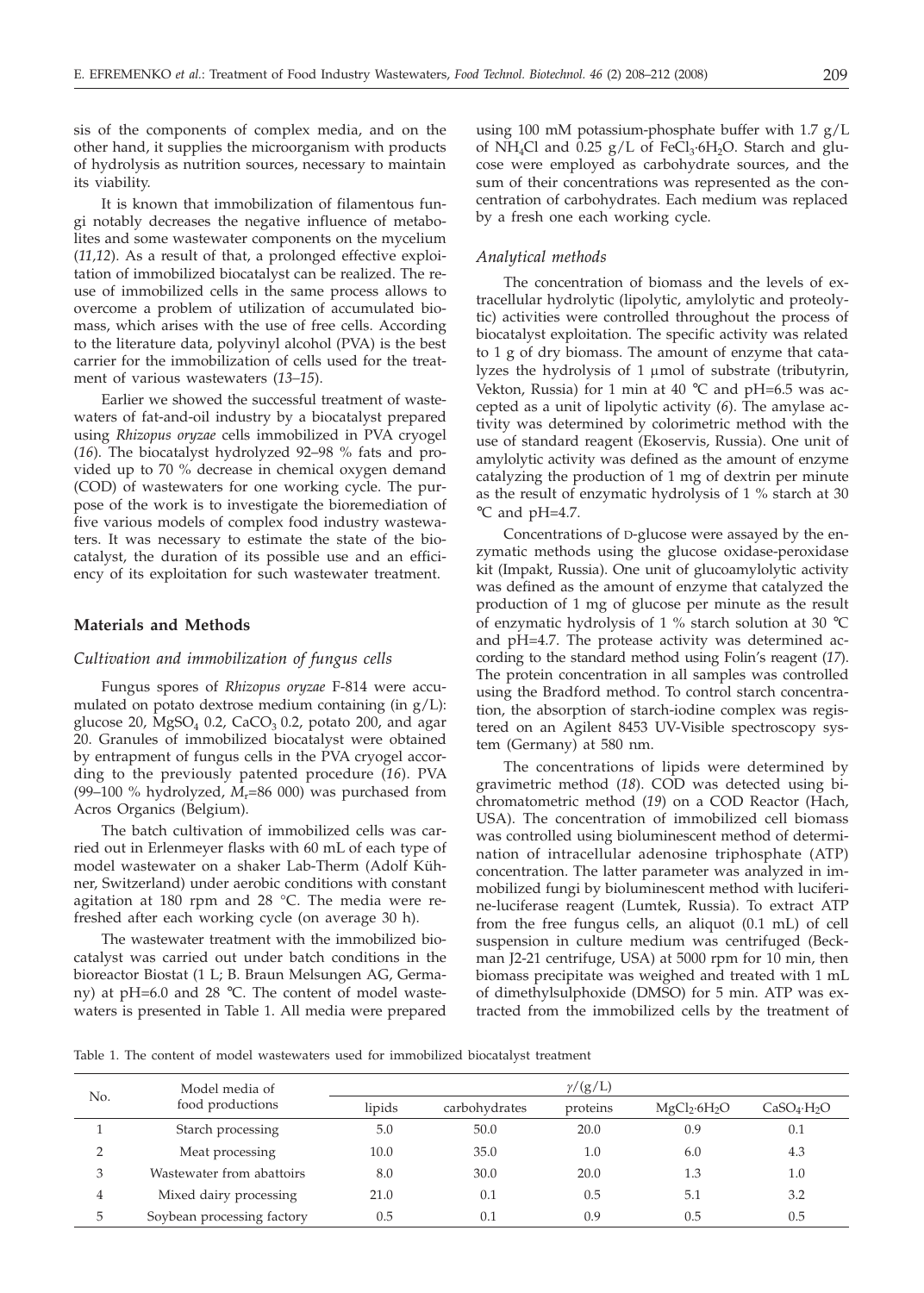weighed granules (up to 300 mg) with 1 mL of DMSO for 5 min. The cell extracts (50  $\mu$ L) were added to the microcuvettes with aliquots of luciferase reagent  $(50 \mu L)$ , and the bioluminescence intensity was measured on a microluminometer 3560 (New Horizons Diagnostic, USA). The precise ATP concentrations in the tested samples were calculated using calibration plot, graphed in accordance with a known approach (*20*) and determining the correlation between the ATP concentration and dry cell biomass.

The modulus of elasticity (on compression) of the biocatalyst containing immobilized spores and mycelium was determined using standard methods (*21*).

# **Results and Discussion**

An opportunity of effective and long-term use of the biocatalyst prepared using *R. oryzae* cells immobilized in PVA cryogel for the biological treatment of model wastewaters of food industries containing various complex mixtures of proteins, fats and carbohydrates was investigated. The study of kinetics of immobilized biomass accumulation in all tried model wastewaters allowed revealing the growth of immobilized fungus cells for the first 100 h of cultivation (Fig. 1). It was shown that the growth intensity of immobilized cells strongly depended on the composition of model wastewaters, and the lower protein concentration in the medium provided lower levels of immobilized biomass accumulation. It is necessary to note that there was no mycelium outlet from the biocatalyst granules throughout the period of biocatalyst exploitation.



**Fig. 1.** Biomass of immobilized cells during the long-term treatment of model food industry wastewaters:  $\blacklozenge -1$ ,  $\blacksquare -2$ ,  $\blacktriangle -3$ ,  $\blacklozenge 4, \circ$  – 5 (samples were numbered according to the data from Table 1). The replacement of each nutrition medium by fresh one is marked by the arrows

The extracellular enzymatic activities determined in the culture media depended on the nutrition source for immobilized cells mostly present in the media (Fig. 2). Therefore, in medium no. 4, containing the maximum concentration of fats (Table 1), the highest lipolytic activity was established. The top level of glucoamylolytic activity was shown in medium no. 1. Obviously, it was caused by the highest starch concentration (50  $g/L$ ) in that model wastewater. Along with that, the presence of all four controlled enzymatic activities of hydrolytic enzymes secreted by the immobilized cells was discovered in all tested media.



**Fig. 2.** Hydrolytic activity of enzymes: (a) lipase, (b) protease, (c) amylase and (d) glucoamylase, determined in the wastewaters during the biocatalyst exploitation (numeration of wastewater samples corresponds to Table 1:  $\blacksquare$  -no. 1,  $\Box$  -no. 2,  $\mathbb{S}$  -no. 3,  $\Box$  – no. 4,  $\boxtimes$  – no. 5)

Analysis of energetic status of immobilized mycelium localized inside the biocatalyst granules showed that cells possessed a high level of intracellular ATP concentration throughout the biocatalyst exploitation (Table 2). The values of modulus of elasticity determined for the granules with immobilized spores and with the mycelium taken at different stages of its use for the treatment of model wastewaters allowed to establish the essential influence of the medium content on the mechanical characteristics of the granules (Table 2). Thus, the inflexibility of granules after their long-term use in the wastewater no. 1 was 3 times higher than in the medium no. 4, initially containing notably higher fat concentration. In spite of the differences in the mechanical strength of the granules, all values of the modulus were above 10 kPa and therefore acceptable for long-term exploitation of immobilized biocatalysts.

Changes in the pH of model wastewaters were observed during their treatment with the biocatalyst. Independently from the initial content of media there was a slow decrease in pH from 5.9 or 7.5 down to 4.2 or 5.7 in each working cycle (Table 3). The COD level and residual concentrations of proteins, carbohydrates and fats were controlled at the end of each working cycle (Table 3). A decrease of 90–100 % in the concentrations of the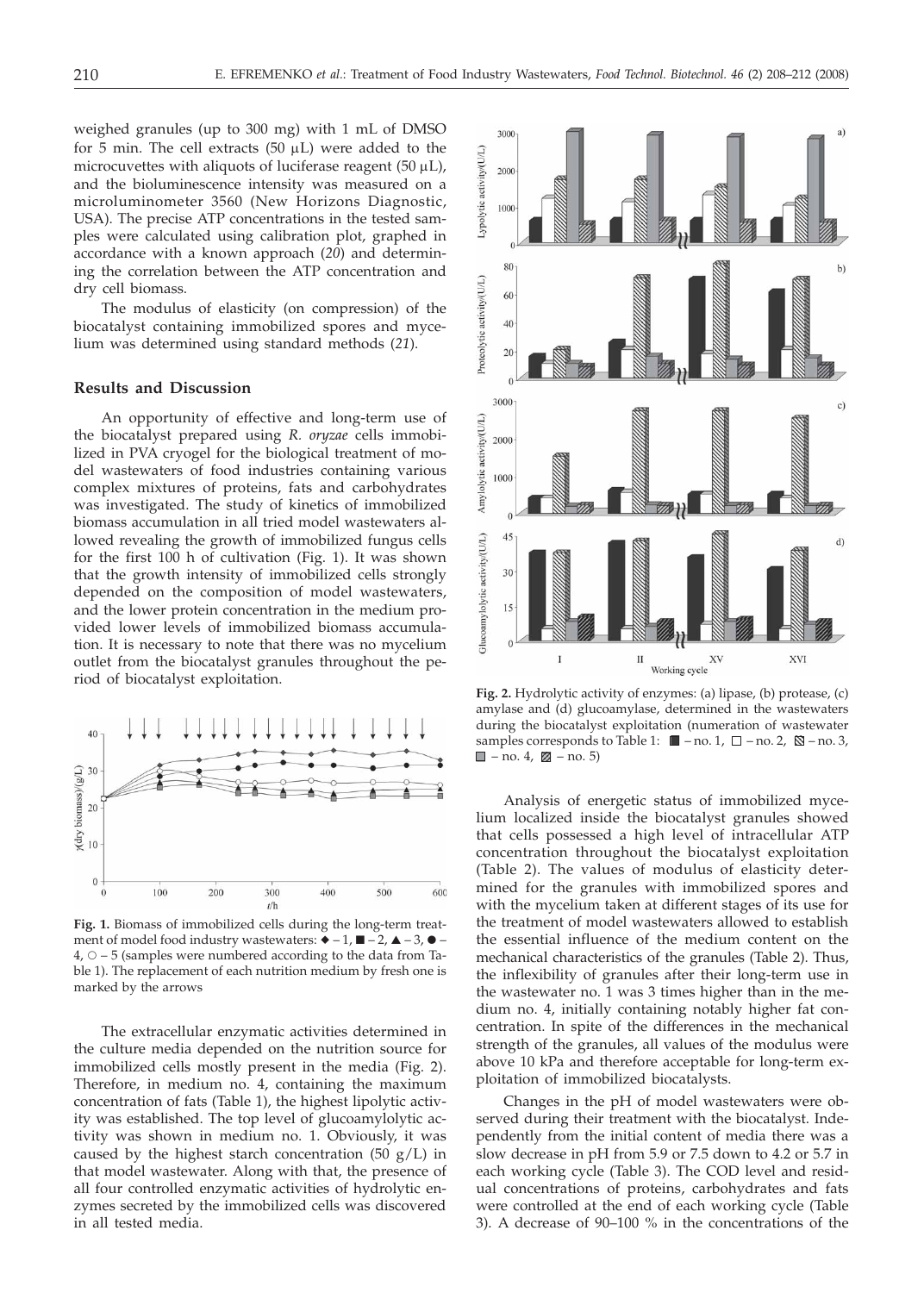| Table 2. ATP concentrations (nmol/g dry biomass) in the granules of biocatalyst based on immobilized cells and modulus of elasti- |  |  |  |  |  |
|-----------------------------------------------------------------------------------------------------------------------------------|--|--|--|--|--|
| city (E/kPa) of biocatalyst after its exploitation for various working cycles*                                                    |  |  |  |  |  |

| Model       | 1st working cycle |                |                   | 3rd working cycle |  | 10th working cycle |                | 16th working cycle |                |
|-------------|-------------------|----------------|-------------------|-------------------|--|--------------------|----------------|--------------------|----------------|
| media no.** | <b>ATP</b>        | E              | <b>ATP</b>        | E                 |  | <b>ATP</b>         | E              | <b>ATP</b>         | Ε              |
|             | $467 + 5$         | $60.3 \pm 2.3$ | $459 + 9$         | $69.2{\pm}6.4$    |  | $481 + 8$          | $77.1 \pm 6.1$ | $476 + 5$          | $79.6 + 3.9$   |
| ∍           | $456 + 4$         | $59.8 + 3.3$   | 438 <sup>±7</sup> | $56.2{\pm}3.4$    |  | $447 + 7$          | $44.4 + 5.5$   | $432 + 6$          | $37.7 + 7.4$   |
| 3           | $483+8$           | $58.7 + 6.3$   | $401 \pm 5$       | $54.3 \pm 5.5$    |  | $423 + 4$          | $50.1 \pm 6.6$ | $415 \pm 10$       | $46.3 \pm 4.5$ |
| 4           | $489+9$           | $56.4{\pm}6.5$ | $433 \pm 12$      | $30.1 \pm 5.0$    |  | $430 \pm 10$       | $29.9 + 8.9$   | $422 + 11$         | $26.0 + 4.2$   |
| 5           | $447+7$           | $58.5 + 9.5$   | $462 \pm 13$      | $62.8 \pm 9.2$    |  | $481 + 11$         | $77.1 \pm 6.1$ | $456 + 7$          | $75.2 \pm 5.1$ |

\*The initial value of the modulus of elasticity of all granules at the beginning of biocatalyst exploitation was the same and equal to (55.6±3.1) kPa

\*\*Numeration of wastewaters corresponds to Table 1

Table 3. The COD level and the concentrations of the main components of the model wastewaters at the beginning and at the end of biocatalyst working cycle

| Model        | Before treatment     |     | After treatment      |     |                | $\gamma$ (end of each working cycle)/(g/L) |                |  |  |
|--------------|----------------------|-----|----------------------|-----|----------------|--------------------------------------------|----------------|--|--|
| media no.*   | $\gamma$ (COD)/(g/L) | pН  | $\gamma$ (COD)/(g/L) | pH  | lipids         | carbohydrates                              | proteins       |  |  |
|              | $9.9 + 0.07$         | 6.5 | $2.5+0.04$           | 4.3 | $0.6 + 0.02$   | $4.0+0.05$                                 | $1.6 \pm 0.03$ |  |  |
| <sup>-</sup> | $6.8 \pm 0.06$       | 7.5 | $1.5 + 0.02$         | 5.7 | $0.8 \pm 0.03$ | $1.8 \pm 0.04$                             | $\mathbf{0}$   |  |  |
| 3            | $7.6 + 0.07$         | 6.0 | $1.8 + 0.03$         | 5.1 | $0.5 + 0.01$   | $1.8 \pm 0.03$                             | $1.4 \pm 0.02$ |  |  |
| 4            | $8.2 \pm 0.08$       | 5.9 | $2.7+0.06$           | 4.5 | $1.7+0.03$     |                                            | $\theta$       |  |  |
| 5            | $3.3 \pm 0.05$       | 6.3 | $0.7+0.01$           | 4.2 | $\Omega$       |                                            | 0              |  |  |

main controlled medium components was constantly observed, and also 60–68 % decrease in COD was revealed independently from the type of the tried wastewater.

Analysis of various biological systems used for food wastewater treatment by immobilized cells of microorganisms showed that there are a number of general approaches to the solution of the problem. The first one is aimed at the removal of oil-containing ingredients from the wastewaters, since fats are among the most difficult- -to-degrade components of food wastes. The effectiveness of the treatment mainly depends on the type of microorganism used in the process. For example, the application of bacterial strains *Rhodobacter sphaeroides* NR-3 and *R. sphaeroides* S entrapped in calcium-alginate and agar gels, respectively, guaranteed the 3.0- to 3.5- -fold decrease in the concentration of cooking oil in sewage wastes for 6 days under anaerobic conditions (*22*). The reduction of 39.4 % of the initial level of COD was registered after biological treatment of wastes by immobilized cells that was conducted for 39 days. The efficiency of the removal of lipid components, demonstrated in our work with application of immobilized cells of filamentous fungi under aerobic conditions, was much higher compared to the discussed results, since the aerobic conditions allow intensifying the biodegradation of organic matter and the fungus cells possessed higher lipolytic activity as compared to photosynthetic bacteria.

It is known that some microorganisms (especially immobilized filamentous fungi), which are used for the effective treatment of complex food wastewaters (*23,24*), should be supplied with special nutritional additives to

provide a significant decrease in COD (85–100 %). Contrary to that, the *R. oryzae* cells used in our work in immobilized form did not manifest the same needs and could degrade the organic matter in the presence of a narrow set of salts regularly present in the wastewaters (Table 1).

The character of the cell carrier is another important factor influencing the efficiency of the application of immobilized cells for the food wastewater treatment (*25*). The low porosity of carrier structure sometimes demands an introduction of emulsifiers (anionic detergents) to the oil-containing wastes (*26*) or their multiple dilutions before the treatment (*27*). Such necessity was not revealed when the macroporous PVA cryogel was applied as immobilizing carrier for the fungus cells in this work.

# **Conclusion**

The long-term use (at least for 600 h) of the biocatalyst developed using *R. oryzae* cells immobilized in the PVA cryogel for the treatment of complex wastewaters containing proteins (up to 20  $g/L$ ), fats (up to 21  $g/L$ ), carbohydrates (up to 50 g/L) and salts (up to 10.3 g/L) was demonstrated. The constant level of intracellular ATP concentrations of immobilized cells testifies to their high metabolic activity throughout the operation time of the biocatalyst. Application of biocatalyst enabled 2.5- to 3.0-fold decrease in COD within one working cycle. It should be noted that fats and oils present in the food industry wastewaters usually inhibit the metabolism of